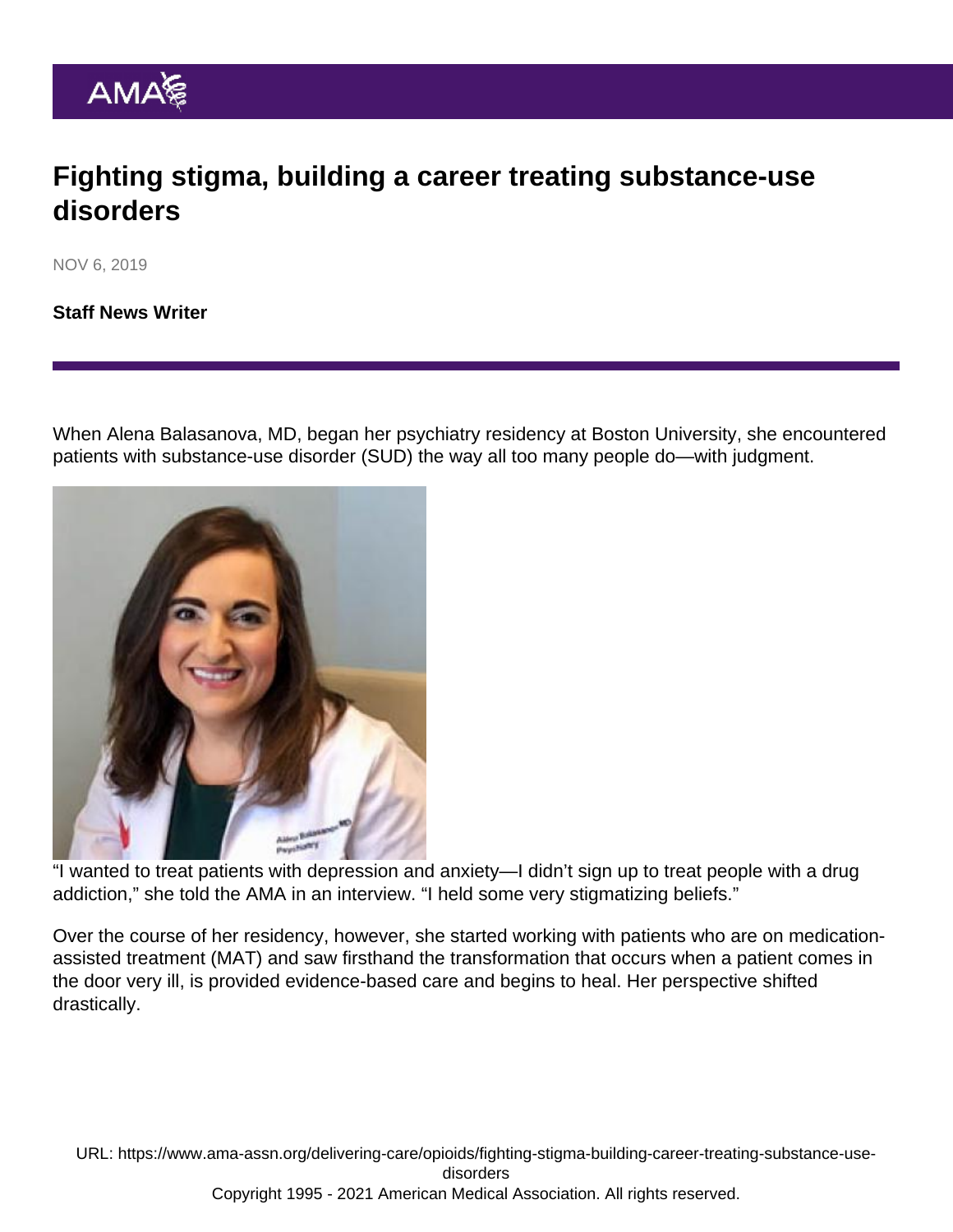"My patients receiving MAT were repairing relationships, finding jobs and becoming healthier," said Dr. Balasanova, an AMA member. "I began to understand how remarkable it was that I could participate in helping a patient turn his or her life around."

After completing her residency, Dr. Balasanova moved to Nebraska, where she was raised, because she saw an opportunity to improve the lives for patients with SUDs.

"There are so few MAT treatment providers in Nebraska," she said. "I wanted to fill that gap."

Filling the gap meant working to develop an outpatient addiction psychiatric clinic at the University of Nebraska Medical Center in 2017, where patients with SUD could get medication while also having their other psychiatric conditions treated.

After the clinic was up and running, Dr. Balasanova then set her sights on something even bigger: an inpatient addiction psychiatry service where patients with SUDs could be seen in the hospital and medical intervention could begin immediately while clinic follow-ups are scheduled.

Dr. Balasanova did not stop there.

These new programs needed knowledgeable medical staff to run them, so she worked to develop a new rotation for psychiatry residents, the Longitudinal Integrated MH/SUD Outpatient Clinic (LIMSOC). During the rotation—which lasts a year with a half, one day a week in the clinic—residents learn how to use different treatment modalities and are encouraged to get their buprenorphine waivers. This means that no matter where residents choose to go after their residency, they are equipped to treat patients with SUDs.

"The journey I've taken has opened my eyes," said Dr. Balasanova. "But there is so much more work to do."

One of the biggest impediments to care for patients with SUDs Dr. Balasanova has faced is prior authorization for MAT.

"Prior authorization for MAT has been a big problem for me and my residents. It's something we deal with on a regular basis," Dr. Balasanova said, "but it shouldn't be—MAT is evidence-based, but the insurance companies don't seem to get that."

Looking ahead, Dr. Balasanova is encouraged that she is helping train another generation of physicians to treat SUDs.

"I am very lucky to be back in my home state to literally help my neighbors, and I hope all my residents go on to help end the epidemic where they can as well," she said.

URL: [https://www.ama-assn.org/delivering-care/opioids/fighting-stigma-building-career-treating-substance-use](https://www.ama-assn.org/delivering-care/opioids/fighting-stigma-building-career-treating-substance-use-disorders)[disorders](https://www.ama-assn.org/delivering-care/opioids/fighting-stigma-building-career-treating-substance-use-disorders)